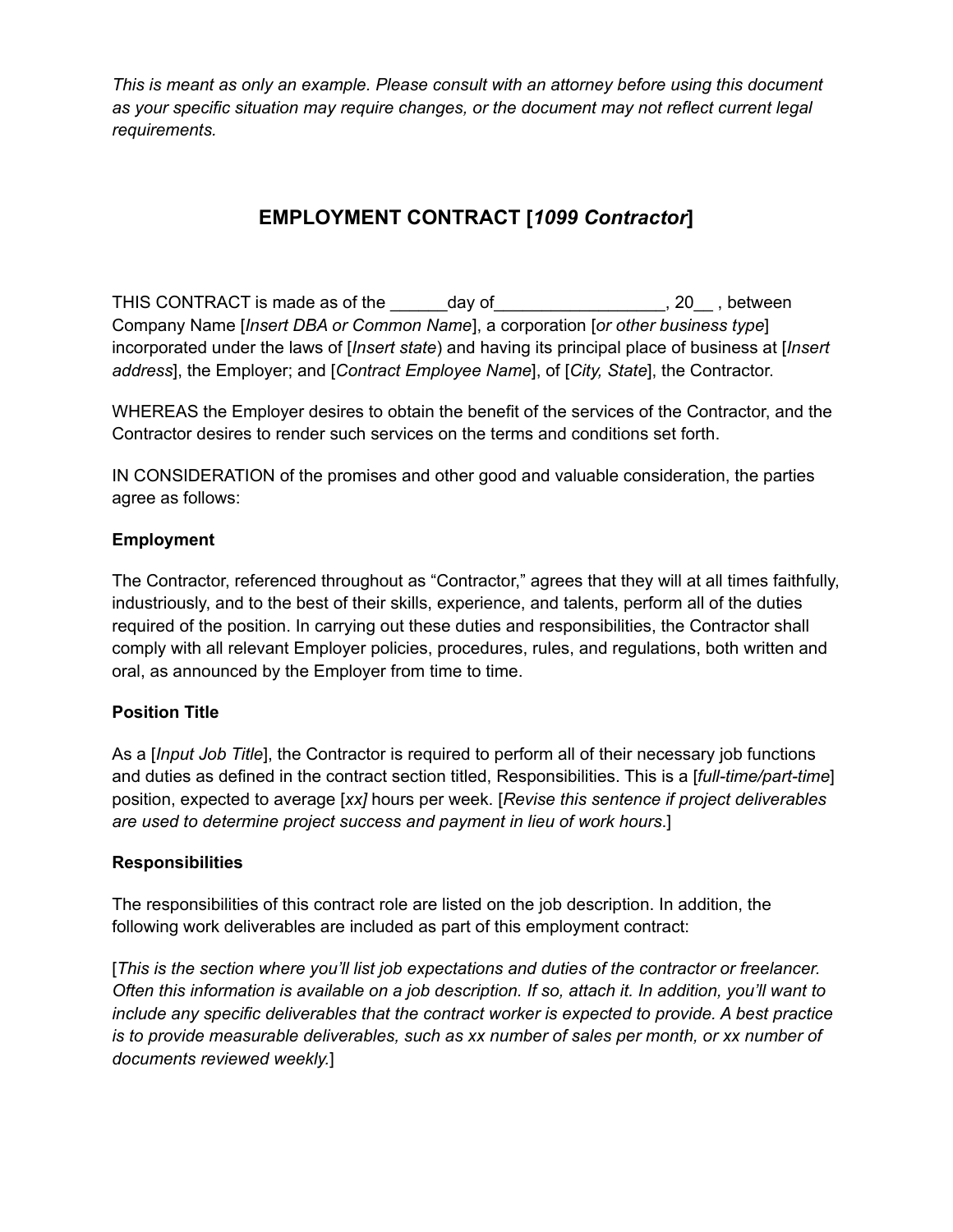# **Compensation**

As full compensation for all services provided, the Contractor shall be paid at the rate of \_\_\_\_\_\_\_\_\_\_\_\_\_\_\_ dollars (\$\_\_\_\_\_\_\_\_\_\_) per [*hour/annually*].

*[You may wish to tie compensation to deliverables instead of paying an hourly rate for a contractor. For example, \$1,500 for each hour of final edited video, \$5,000 for a website, or \$15 for each new policy sold. ]*

## **Bonus**

In addition, the Contractor will be eligible to participate in bonus plans established by the Company from time to time. The Employer currently offers [*insert bonus plan details or omit this section if no bonuses are available to them].*

## **Paid Time Off**

*[Omit all or part of this section if it's not relevant for 1099 contractors or freelancers who are typically not given paid time off.]*

The Contractor shall be entitled to the following paid time off:

- Vacation time in the amount of [*XX weeks per year, which equals XX days or XX hours*].
- Sick leave is provided in the amount of [*XX weeks, which equals XX days or XX hours per year*].

The Employer reserves the right to change or otherwise modify, in its sole discretion, any paid time off policies.

#### **Termination of Contract Employment**

The Contract Employee may terminate this contract and employment by giving not less than *[30 days*] written notice to the Employer to allow the employer time to find a replacement worker. Failure to provide 30 days' notice will result in the contractor forfeiting any earned bonus.

In turn, the employer agrees to provide a [*30-day*] notice or payment of no more than 30 days' earnings in lieu of such notice. The Contractor agrees to return any and all property of the Employer at the time of termination.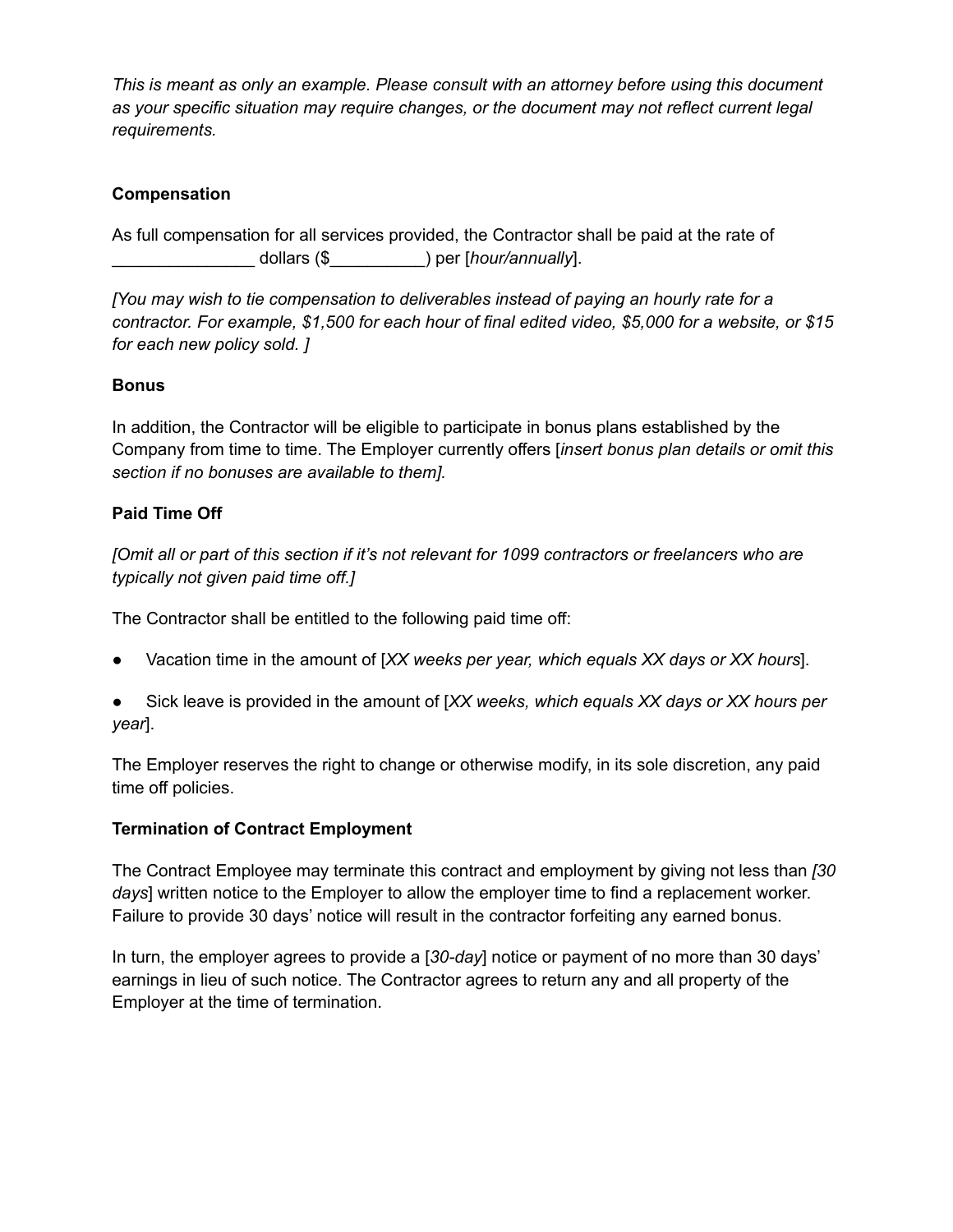# **Non-Competition Covenant & Confidentiality**

As a Contractor of the Employer, you will have access to certain confidential information of the Employer and you may, during the course of your employment, develop certain information or inventions that will be the property of the Employer. You may not disclose this information outside of the Company. We also wish to impress upon you that we do not want you to, and we hereby direct you not to, bring with you any confidential or proprietary material of any former employer or to violate any other obligations you may have to any former employer.

To protect the interests of the Employer, you will need to sign the Employer's standard "Confidentiality and Intellectual Property Assignment Agreement" as a condition of your contract employment [*Optional*].

During the period that you render services to the Employer, you agree to not engage in any employment, business, or activity that is in any way in direct competition with the business or proposed business of the Employer. You will disclose to the Employer in writing any other gainful employment, business, or activity that you are currently associated with or participate in that competes with the Employer. You will not assist any other person or organization in competing with the Employer or in preparing to engage in competition with the business or proposed business of the Employer.

More details will be provided in the Employer's "Confidentiality and Intellectual Property Assignment Agreement" under separate cover [*Optional*].

Furthermore, it is agreed that following termination of the Contractor's employment with the Employer for any reason, the Contractor shall not hire or attempt to hire any current employees of [*Insert name of Company*].

It is further acknowledged and agreed that following termination of the Contractor's employment with the Employer for any reason, the Contractor shall not solicit business from current clients or clients who have retained the Employer during the prior 12-month period.

#### **Integration**

This contract contains the entire agreement between the parties, superseding in all respects any and all prior oral or written agreements or understandings pertaining to the employment of the Contractor by the Employer and shall be amended or modified only by written instrument signed by both of the parties hereto.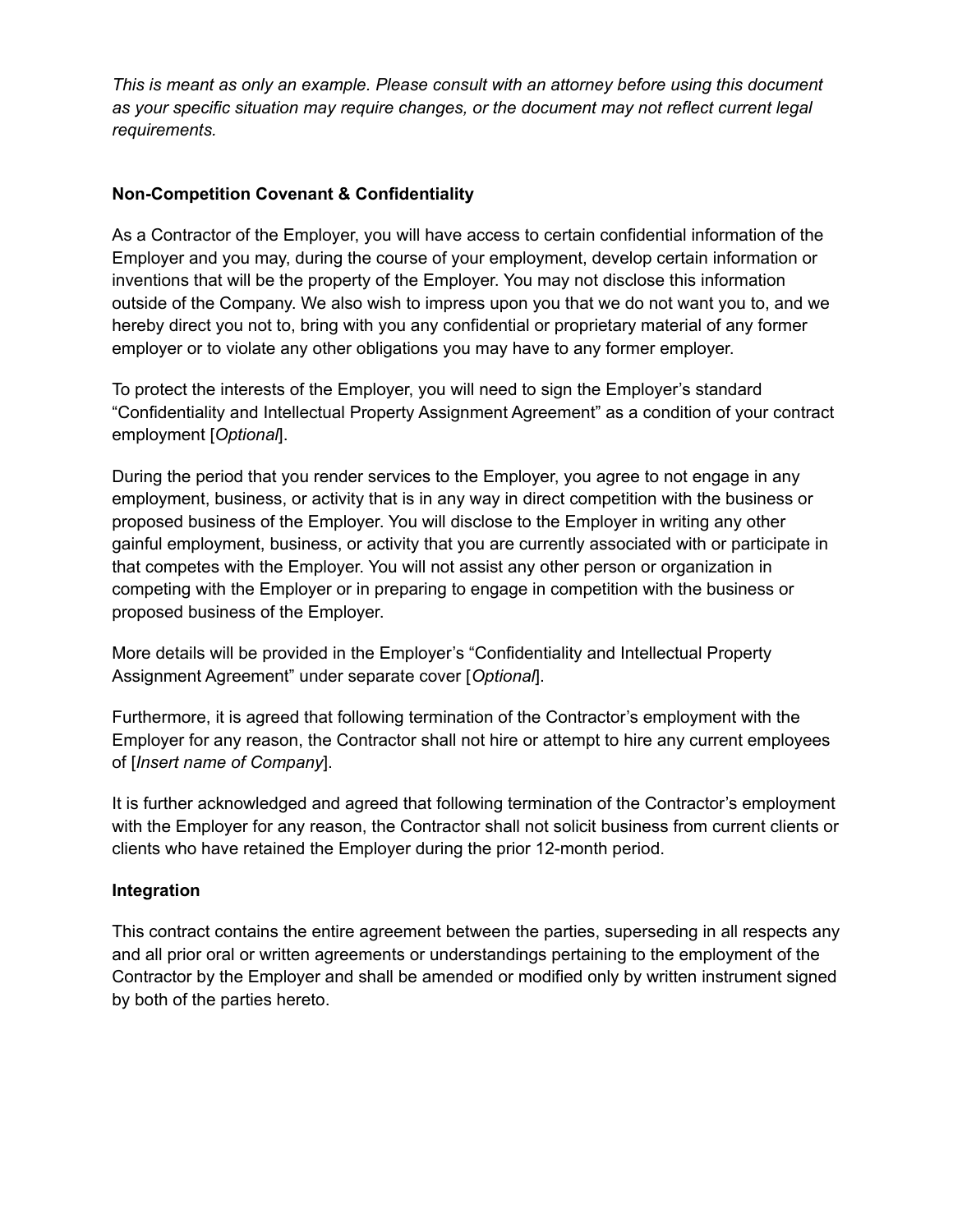#### **Authorization to Work**

Please note that because of employer regulations adopted in the Immigration Reform and Control Act of 1986, within three (3) business days of starting your new position, you will need to present documentation demonstrating that you have authorization to work in the United States. *[This section is not-required for freelancers working outside the US or for independent contractors who own their own business.]*

## **Severability of Contract**

The parties hereto agree that in the event any article or part thereof of this contract is held to be unenforceable or invalid, then said article or part shall be struck, and all remaining provisions shall remain in full force and effect.

#### **Choice of Law**

This contract shall be governed, interpreted, and construed in accordance with the laws of the State of [*Insert state name*].

If you decide to accept this Employment Contract, please sign in the space indicated. Your signature will acknowledge that you have read, understood and agreed to the terms and conditions of this agreement.

IN WITNESS WHEREOF the Employer has caused this contract to be executed by its duly authorized officers and the Contractor has agreed as of the date first above written.

\_\_\_\_\_\_\_\_\_\_\_\_\_\_\_\_\_\_\_\_\_\_\_\_\_\_\_\_\_\_\_\_\_\_\_\_\_\_\_\_ \_\_\_\_\_\_\_\_\_\_\_\_\_\_\_\_\_\_\_\_\_\_\_

\_\_\_\_\_\_\_\_\_\_\_\_\_\_\_\_\_\_\_\_\_\_\_\_\_\_\_\_\_\_\_\_\_\_\_\_\_\_\_\_ \_\_\_\_\_\_\_\_\_\_\_\_\_\_\_\_\_\_\_\_\_\_\_

SIGNED, SEALED, AND DELIVERED in the presence of:

Name of Contractor **Date** 

Owner/CEO Date Date